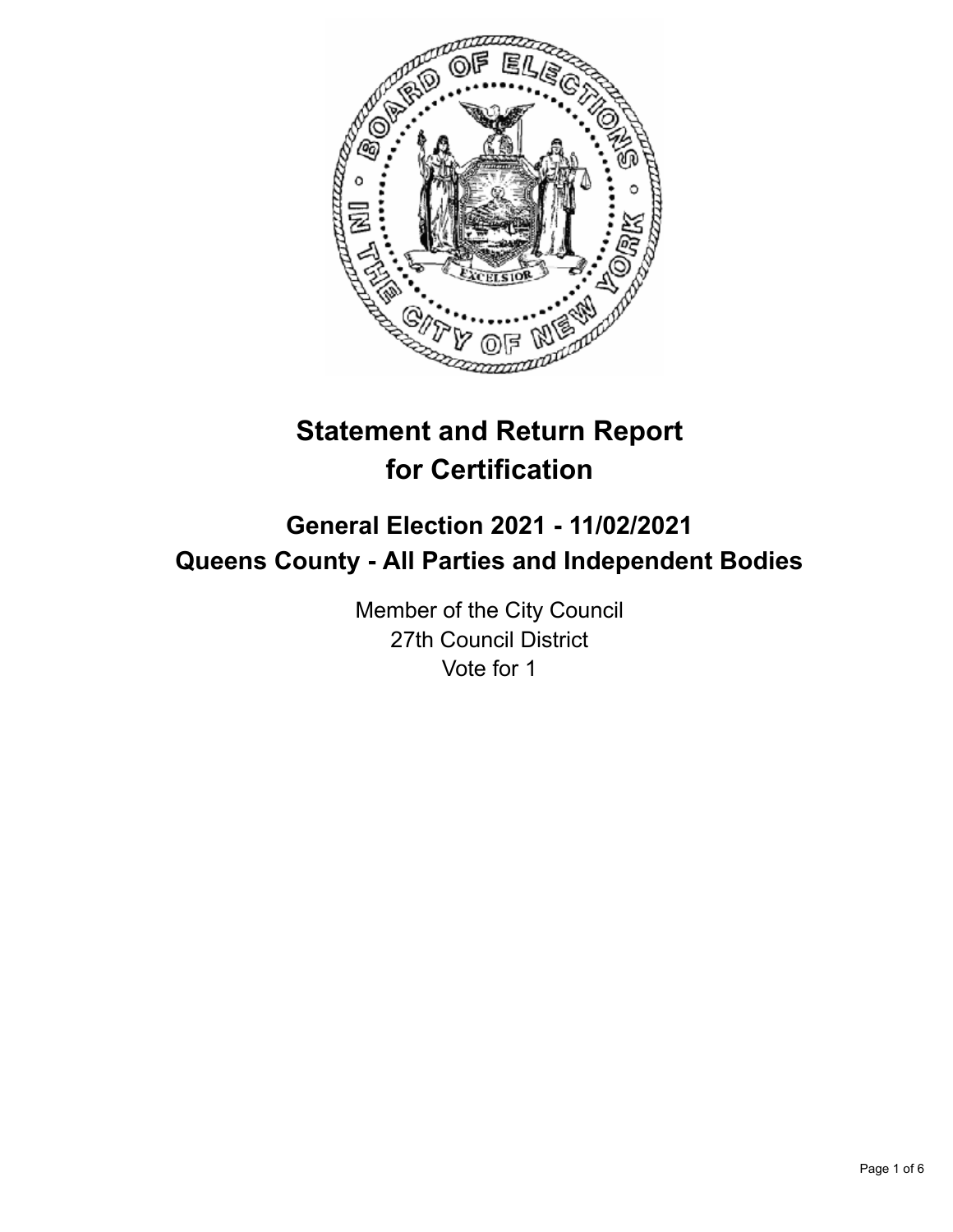

### **Assembly District 24**

| <b>PUBLIC COUNTER</b>                                    | 128 |
|----------------------------------------------------------|-----|
| <b>MANUALLY COUNTED EMERGENCY</b>                        | 0   |
| ABSENTEE / MILITARY                                      | 2   |
| AFFIDAVIT                                                |     |
| <b>Total Ballots</b>                                     | 131 |
| Less - Inapplicable Federal/Special Presidential Ballots | 0   |
| <b>Total Applicable Ballots</b>                          | 131 |
| NANTASHA M. WILLIAMS (DEMOCRATIC)                        | 102 |
| UNATTRIBUTABLE WRITE-IN (WRITE-IN)                       |     |
| <b>Total Votes</b>                                       | 103 |
| Unrecorded                                               | 28  |

### **Assembly District 29**

| <b>PUBLIC COUNTER</b>                                    | 7,137        |
|----------------------------------------------------------|--------------|
| MANUALLY COUNTED EMERGENCY                               | 0            |
| <b>ABSENTEE / MILITARY</b>                               | 598          |
| <b>AFFIDAVIT</b>                                         | 18           |
| <b>Total Ballots</b>                                     | 7,753        |
| Less - Inapplicable Federal/Special Presidential Ballots | 0            |
| <b>Total Applicable Ballots</b>                          | 7,753        |
| NANTASHA M. WILLIAMS (DEMOCRATIC)                        | 7,016        |
| AARON JOHNSON (WRITE-IN)                                 | 2            |
| AKTHER RAHMAN (WRITE-IN)                                 | 5            |
| AL HASSAN (WRITE-IN)                                     | 1            |
| AL-HASSAN KANU (WRITE-IN)                                | $\mathbf 1$  |
| CAROL GRAY (WRITE-IN)                                    | 1            |
| CAROLE KOPMAN (WRITE-IN)                                 | 1            |
| CHARLENE JAMISON (WRITE-IN)                              | $\mathbf{1}$ |
| DONALD J. TRUMP (WRITE-IN)                               | $\mathbf 1$  |
| EDWARD DUZANT JR. (WRITE-IN)                             | $\mathbf 1$  |
| HAROLD MILLER (WRITE-IN)                                 | 4            |
| JAMES JOHNSON (WRITE-IN)                                 | 1            |
| JASON M. CLARK (WRITE-IN)                                | 3            |
| JEB BUSH (WRITE-IN)                                      | 1            |
| KAREN ROSE SCUTT (WRITE-IN)                              | 1            |
| KEITH ROBERTSON (WRITE-IN)                               | 1            |
| RENE HILL (WRITE-IN)                                     | 8            |
| RENEE HILL (WRITE-IN)                                    | 1            |
| ROBERT F. HOLDEN (WRITE-IN)                              | $\mathbf 1$  |
| RUBY D. GURTINE (WRITE-IN)                               | $\mathbf{1}$ |
| SELVENA BROOKS-POWERS (WRITE-IN)                         | 1            |
| TAHTIANA ANKORFY (WRITE-IN)                              | 1            |
| UNATTRIBUTABLE WRITE-IN (WRITE-IN)                       | 6            |
| USSRETA SHAKUR (WRITE-IN)                                | 1            |
| VICKIE PALADINO (WRITE-IN)                               | 1            |
| <b>Total Votes</b>                                       | 7,062        |
| Unrecorded                                               | 691          |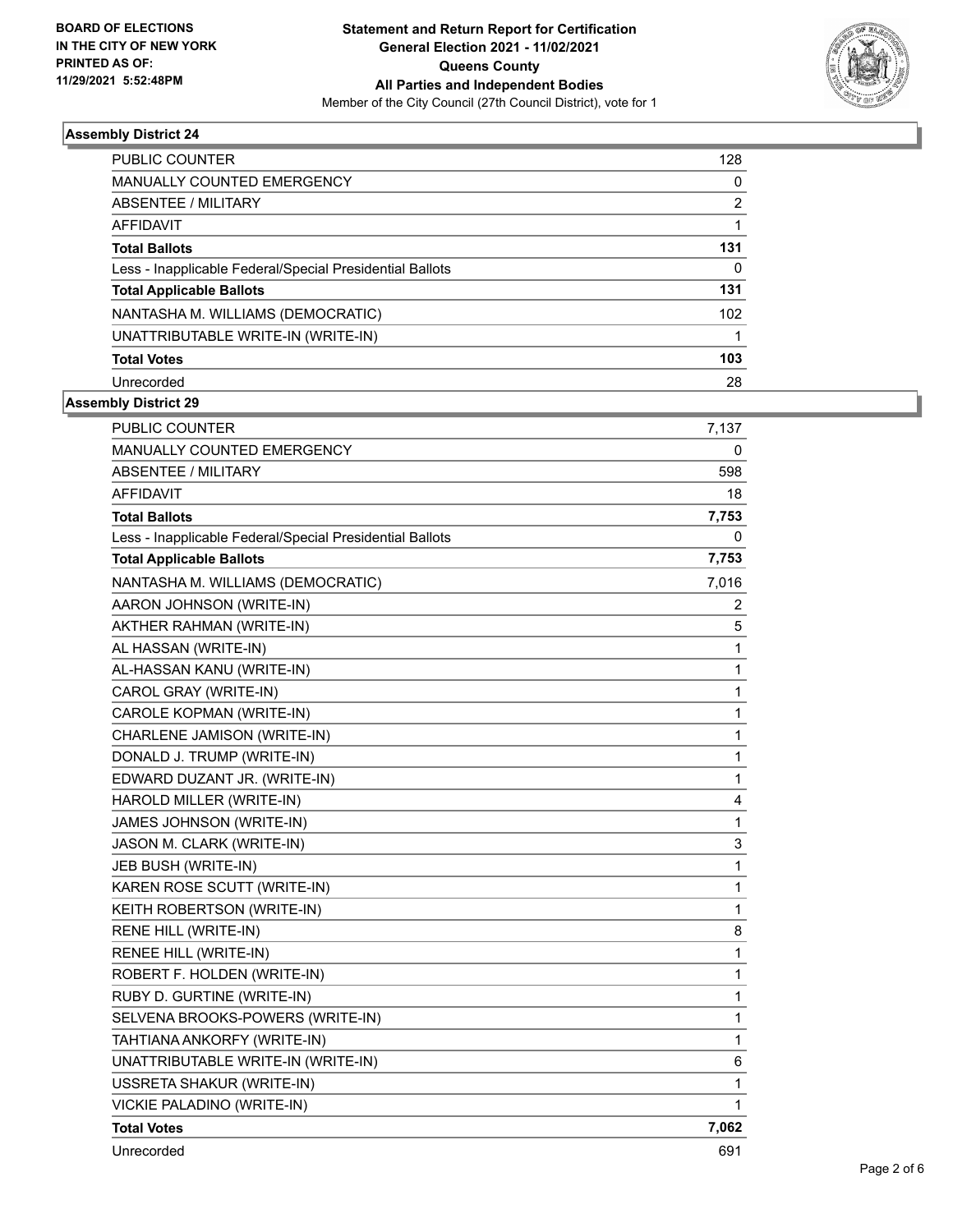

### **Assembly District 32**

| PUBLIC COUNTER                                           | 2,432    |
|----------------------------------------------------------|----------|
| <b>MANUALLY COUNTED EMERGENCY</b>                        | $\Omega$ |
| ABSENTEE / MILITARY                                      | 174      |
| <b>AFFIDAVIT</b>                                         | 12       |
| <b>Total Ballots</b>                                     | 2,618    |
| Less - Inapplicable Federal/Special Presidential Ballots | 0        |
| <b>Total Applicable Ballots</b>                          | 2,618    |
| NANTASHA M. WILLIAMS (DEMOCRATIC)                        | 2,416    |
| ABENA-ANIKE WOOTEN (WRITE-IN)                            |          |
| <b>JOSEPH MARTHONE (WRITE-IN)</b>                        |          |
| UNATTRIBUTABLE WRITE-IN (WRITE-IN)                       | 1        |
| <b>Total Votes</b>                                       | 2,419    |
| Unrecorded                                               | 199      |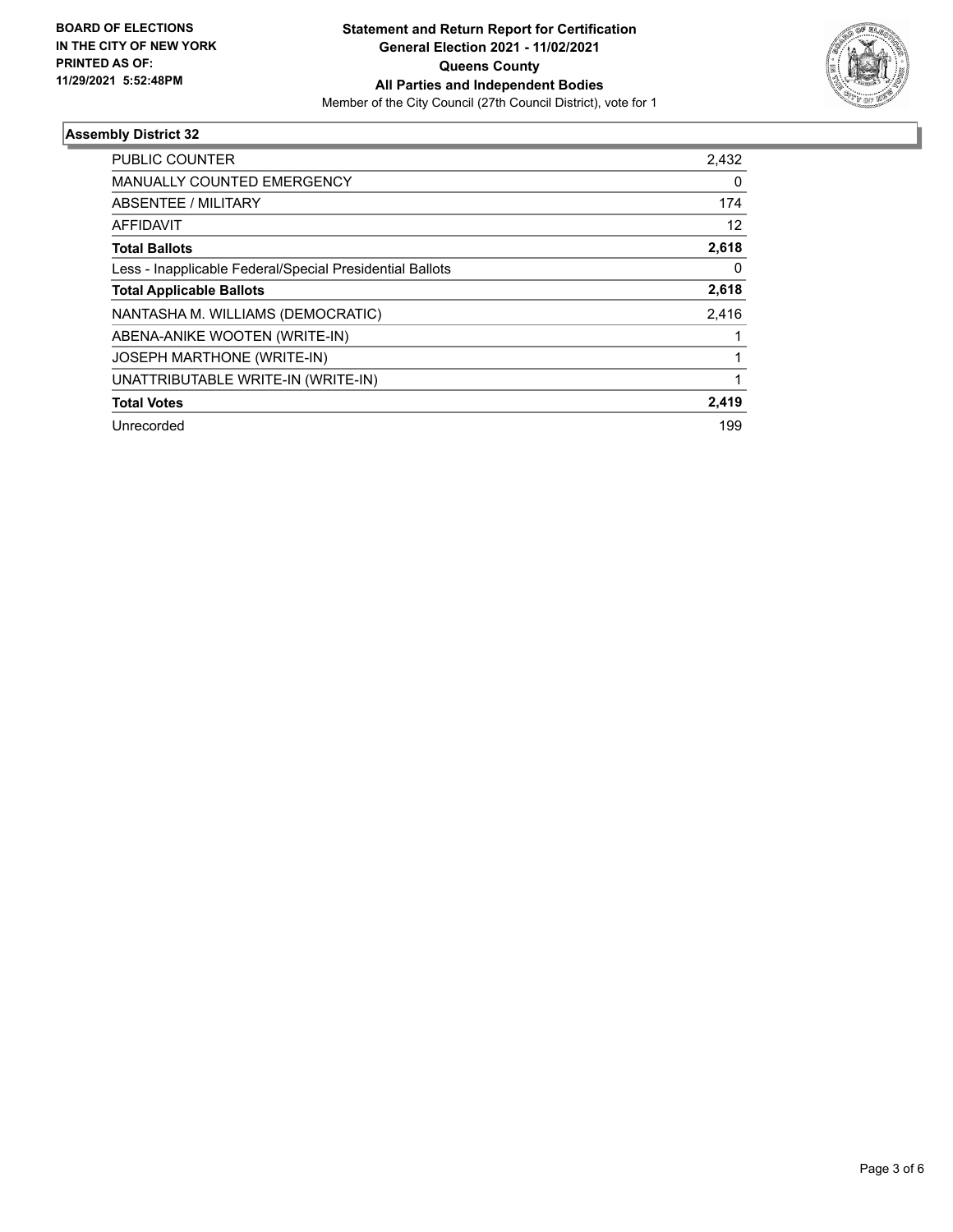

### **Assembly District 33**

| PUBLIC COUNTER                                           | 11,616       |
|----------------------------------------------------------|--------------|
| MANUALLY COUNTED EMERGENCY                               | 0            |
| <b>ABSENTEE / MILITARY</b>                               | 953          |
| AFFIDAVIT                                                | 32           |
| <b>Total Ballots</b>                                     | 12,601       |
| Less - Inapplicable Federal/Special Presidential Ballots | 0            |
| <b>Total Applicable Ballots</b>                          | 12,601       |
| NANTASHA M. WILLIAMS (DEMOCRATIC)                        | 11,661       |
| ANTHONY A RIVERS (WRITE-IN)                              | 3            |
| ARNOLD MCKINLEY (WRITE-IN)                               | 1            |
| DANEEK MILLER (WRITE-IN)                                 | 1            |
| DONALD J TRUMP (WRITE-IN)                                | 1            |
| GARRAO NEWAZ (WRITE-IN)                                  | 1            |
| <b>GRADY O'BRYANT (WRITE-IN)</b>                         | 1            |
| HAROLD MILLER (WRITE-IN)                                 | $\mathbf{1}$ |
| JAMES JOHNSON (WRITE-IN)                                 | 4            |
| JAYSEN MURPHY (WRITE-IN)                                 | 1            |
| KHYUME KHAN (WRITE-IN)                                   | 1            |
| MAXINE HARRISON (WRITE-IN)                               | $\mathbf{1}$ |
| MEKITA COE (WRITE-IN)                                    | $\mathbf{1}$ |
| MELVIN GARCIA (WRITE-IN)                                 | 1            |
| MELVIN GUREA (WRITE-IN)                                  | 1            |
| MELVIN PATTERSON (WRITE-IN)                              | $\mathbf{1}$ |
| MICHEAL WILLIAM (WRITE-IN)                               | $\mathbf{1}$ |
| MURSALIN CHADHRY (WRITE-IN)                              | 1            |
| NARISSA MORRIS (WRITE-IN)                                | $\mathbf{1}$ |
| ORLANDO MICHAUD (WRITE-IN)                               | $\mathbf{1}$ |
| <b>OSBOURNE MEL (WRITE-IN)</b>                           | 1            |
| RENE HILL (WRITE-IN)                                     | 2            |
| UNATTRIBUTABLE WRITE-IN (WRITE-IN)                       | 8            |
| UNCOUNTED WRITE-IN PER STATUTE (WRITE-IN)                | $\mathbf{1}$ |
| YI ANDY CHEN (WRITE-IN)                                  | 1            |
| <b>Total Votes</b>                                       | 11,698       |
| Unrecorded                                               | 903          |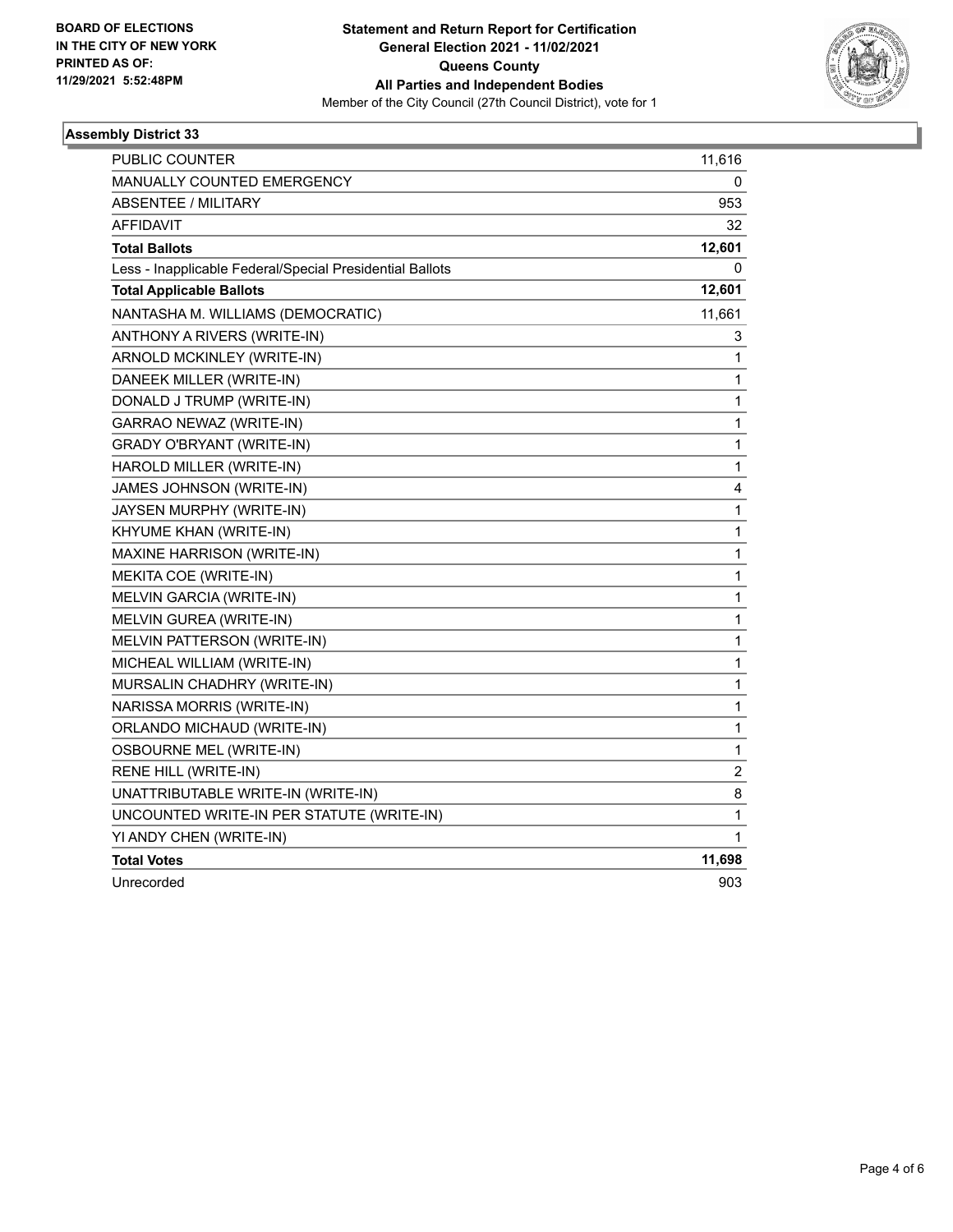

### **Total for Member of the City Council (27th Council District) - Queens County**

| PUBLIC COUNTER                                           | 21,313 |
|----------------------------------------------------------|--------|
| MANUALLY COUNTED EMERGENCY                               | 0      |
| <b>ABSENTEE / MILITARY</b>                               | 1,727  |
| AFFIDAVIT                                                | 63     |
| <b>Total Ballots</b>                                     | 23,103 |
| Less - Inapplicable Federal/Special Presidential Ballots | 0      |
| <b>Total Applicable Ballots</b>                          | 23,103 |
| NANTASHA M. WILLIAMS (DEMOCRATIC)                        | 21,195 |
| AARON JOHNSON (WRITE-IN)                                 | 2      |
| ABENA-ANIKE WOOTEN (WRITE-IN)                            | 1      |
| AKTHER RAHMAN (WRITE-IN)                                 | 5      |
| AL HASSAN (WRITE-IN)                                     | 1      |
| AL-HASSAN KANU (WRITE-IN)                                | 1      |
| ANTHONY A RIVERS (WRITE-IN)                              | 3      |
| ARNOLD MCKINLEY (WRITE-IN)                               | 1      |
| CAROL GRAY (WRITE-IN)                                    | 1      |
| CAROLE KOPMAN (WRITE-IN)                                 | 1      |
| CHARLENE JAMISON (WRITE-IN)                              | 1      |
| DANEEK MILLER (WRITE-IN)                                 | 1      |
| DONALD J TRUMP (WRITE-IN)                                | 1      |
| DONALD J. TRUMP (WRITE-IN)                               | 1      |
| EDWARD DUZANT JR. (WRITE-IN)                             | 1      |
| GARRAO NEWAZ (WRITE-IN)                                  | 1      |
| <b>GRADY O'BRYANT (WRITE-IN)</b>                         | 1      |
| HAROLD MILLER (WRITE-IN)                                 | 5      |
| JAMES JOHNSON (WRITE-IN)                                 | 5      |
| JASON M. CLARK (WRITE-IN)                                | 3      |
| JAYSEN MURPHY (WRITE-IN)                                 | 1      |
| JEB BUSH (WRITE-IN)                                      | 1      |
| JOSEPH MARTHONE (WRITE-IN)                               | 1      |
| KAREN ROSE SCUTT (WRITE-IN)                              | 1      |
| KEITH ROBERTSON (WRITE-IN)                               | 1      |
| KHYUME KHAN (WRITE-IN)                                   | 1      |
| MAXINE HARRISON (WRITE-IN)                               | 1      |
| MEKITA COE (WRITE-IN)                                    | 1      |
| MELVIN GARCIA (WRITE-IN)                                 | 1      |
| MELVIN GUREA (WRITE-IN)                                  | 1      |
| MELVIN PATTERSON (WRITE-IN)                              | 1      |
| MICHEAL WILLIAM (WRITE-IN)                               | 1      |
| MURSALIN CHADHRY (WRITE-IN)                              | 1      |
| NARISSA MORRIS (WRITE-IN)                                | 1      |
| ORLANDO MICHAUD (WRITE-IN)                               | 1      |
| <b>OSBOURNE MEL (WRITE-IN)</b>                           | 1      |
| RENE HILL (WRITE-IN)                                     | 10     |
| RENEE HILL (WRITE-IN)                                    | 1      |
| ROBERT F. HOLDEN (WRITE-IN)                              | 1      |